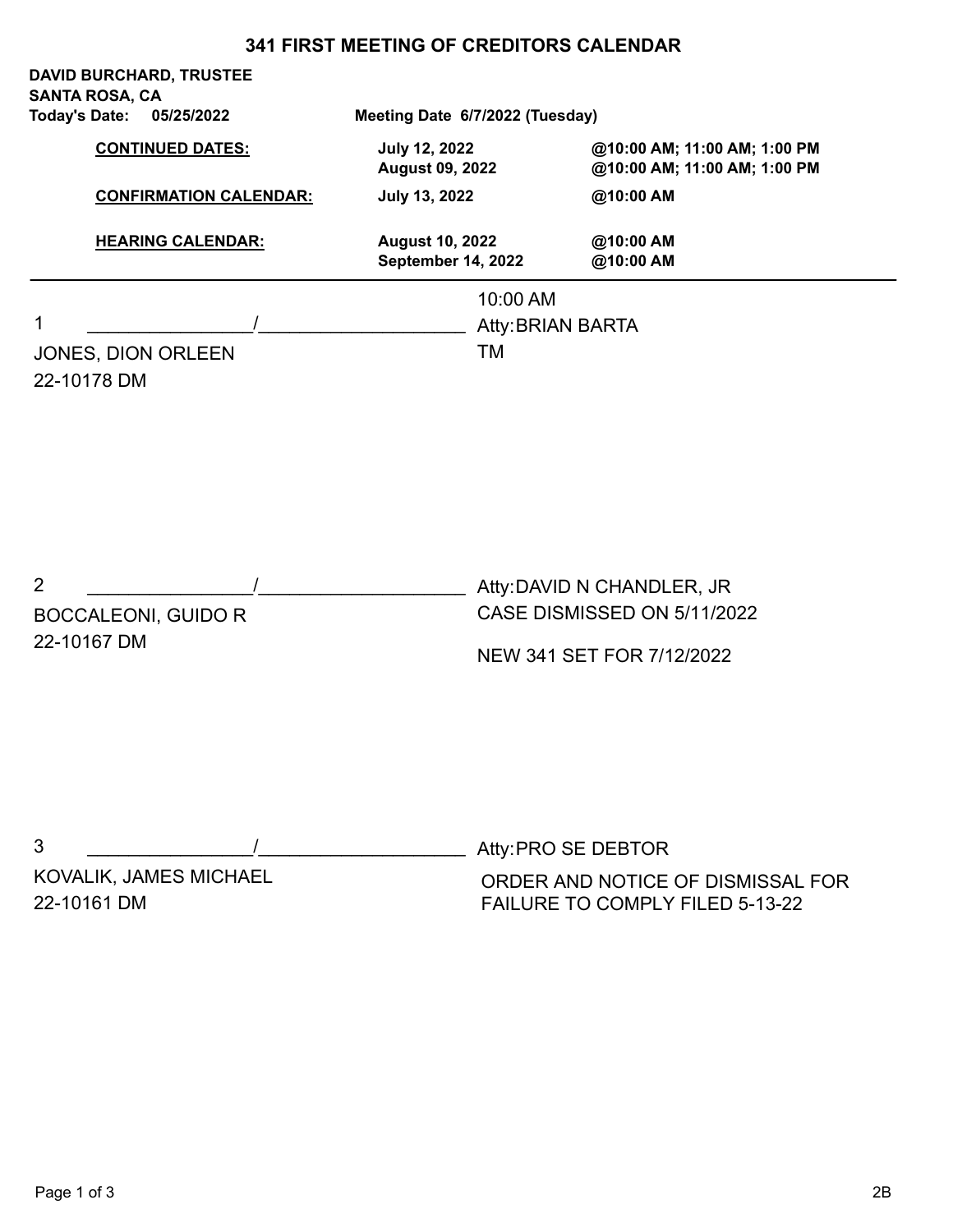## **341 FIRST MEETING OF CREDITORS CALENDAR**

| Today's Date: | <b>DAVID BURCHARD, TRUSTEE</b><br>SANTA ROSA, CA<br>05/25/2022 | Meeting Date 6/7/2022 (Tuesday)                     |                                                              |  |
|---------------|----------------------------------------------------------------|-----------------------------------------------------|--------------------------------------------------------------|--|
|               | <b>CONTINUED DATES:</b>                                        | <b>July 12, 2022</b><br><b>August 09, 2022</b>      | @10:00 AM; 11:00 AM; 1:00 PM<br>@10:00 AM; 11:00 AM; 1:00 PM |  |
|               | <b>CONFIRMATION CALENDAR:</b>                                  | July 13, 2022                                       | @10:00 AM                                                    |  |
|               | <b>HEARING CALENDAR:</b>                                       | <b>August 10, 2022</b><br><b>September 14, 2022</b> | @10:00 AM<br>@10:00 AM                                       |  |
|               |                                                                | 10:00 AM                                            |                                                              |  |
| 4             |                                                                |                                                     | Atty: MICHAEL C. FALLON                                      |  |
|               | <b>SHAFER, STEVEN MATTHEW</b>                                  | <b>RG</b>                                           |                                                              |  |

22-10177 DM